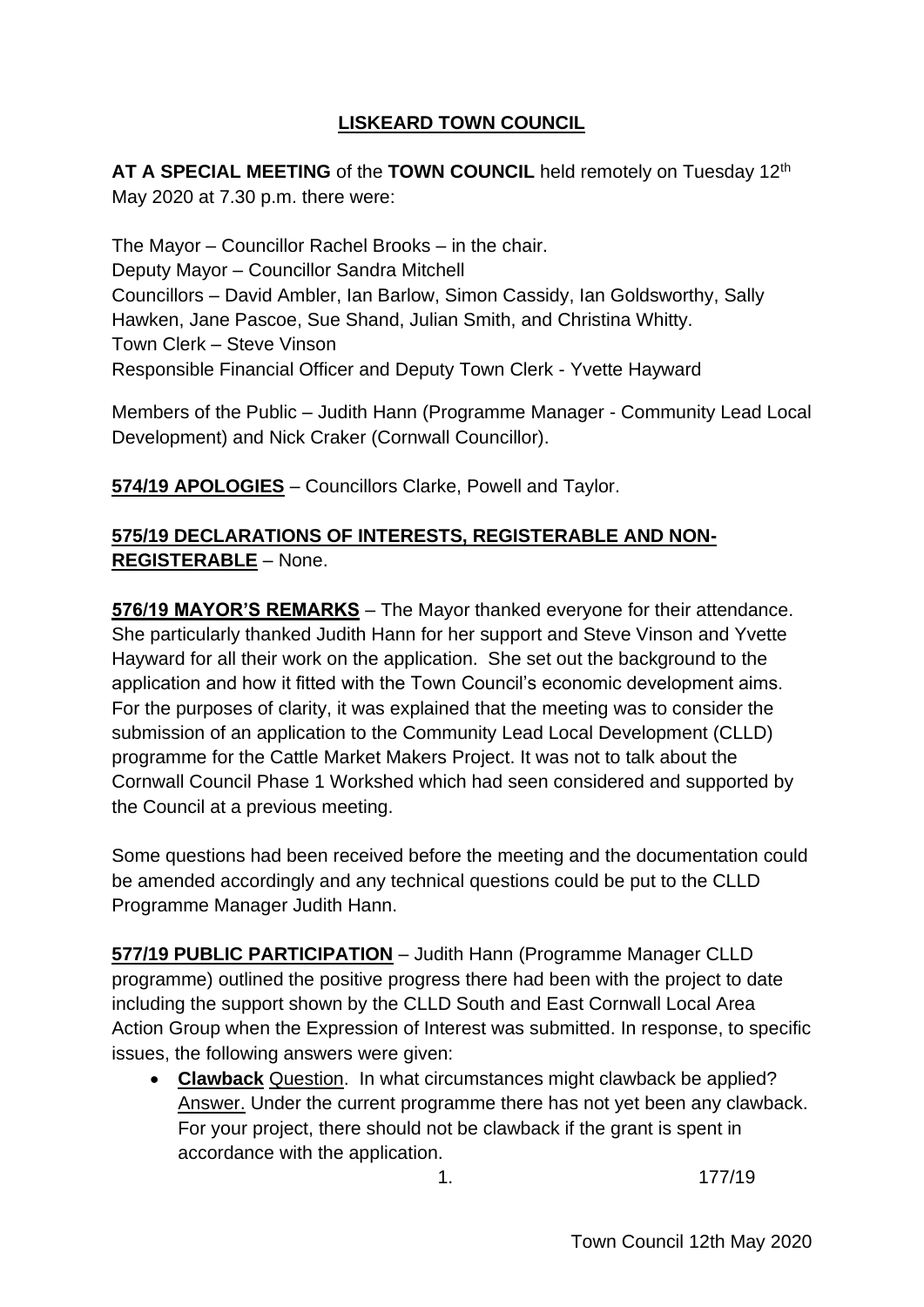• **VAT** Question. How would the project be treated for VAT purposes? Answer Yvette Hayward – Cornwall Council VAT advice specialist had indicated as the rent is only a peppercorn Cornwall Council would treat it as VAT exempt. On the advice of the CLLD programme the figures had been produced including VAT. However, VAT is a complex issue and it would be a good idea to retain our own independent VAT advice in relation to the Town Council overall VAT exemption.

# **578/19 CLLD APPLICATION – CATTLE MARKET MAKERS PROJECT – DRAFT FULL APPLICATION**

- A. **CLERKS REPORT PAGE 2** Noted the date should read 10<sup>th</sup> September 2019.
- B. **LETTERS OF SUPPORT** These would need to be provided / updated following confirmation of the final format of the application.

**579/19 CLLD APPLICATION – CATTLE MARKET MAKERS PROJECT – DRAFT SPREADSHEETS** – The Responsible Financial Officer (RFO) spoke to the written report and answered the questions on various issues as below. Judith Hann provided responses to the relevant points:

- 1. **Contingency Sum** Question. Unforeseen costs are always incurred in capital projects. How will these be covered from the precept? Answer. Contingency costs are ineligible for CLLD funding and therefore cannot be included in the project submission. At the advice of the CLLD programme management the costs are all at the top of the cost range to provide a margin. It was noted that, should it become necessary, there are mechanisms in place to allow, an increase up to 10% the amount of grant after it has been approved. Increases of more than that amount would need to be referred to the Local Area Action Group for approval and would require there to be monies left in the programme.
- 2. **Virement** Question. Would it be possible to vire money between budget headings or would that need programme approval? Answer. Budget headings should not be too fine grain but of a more generic nature to assist in project administration. Virement between generic ERDF budget headings is possible. Virement between generic ESF budget headings is possible. It is not possible to vire from ERDF to ESF or vice versa.
- 3. **Cashflow** Question. The sheets show the majority of the money provided to the Town Council at the start of the project. Could that not be extended to cover all of it? Answer – Cornwall Council are providing the match funding from the CLLD pot. 90% would be provided to the Town Council up front. However, public funds being involved a small retention of 10% was prudent.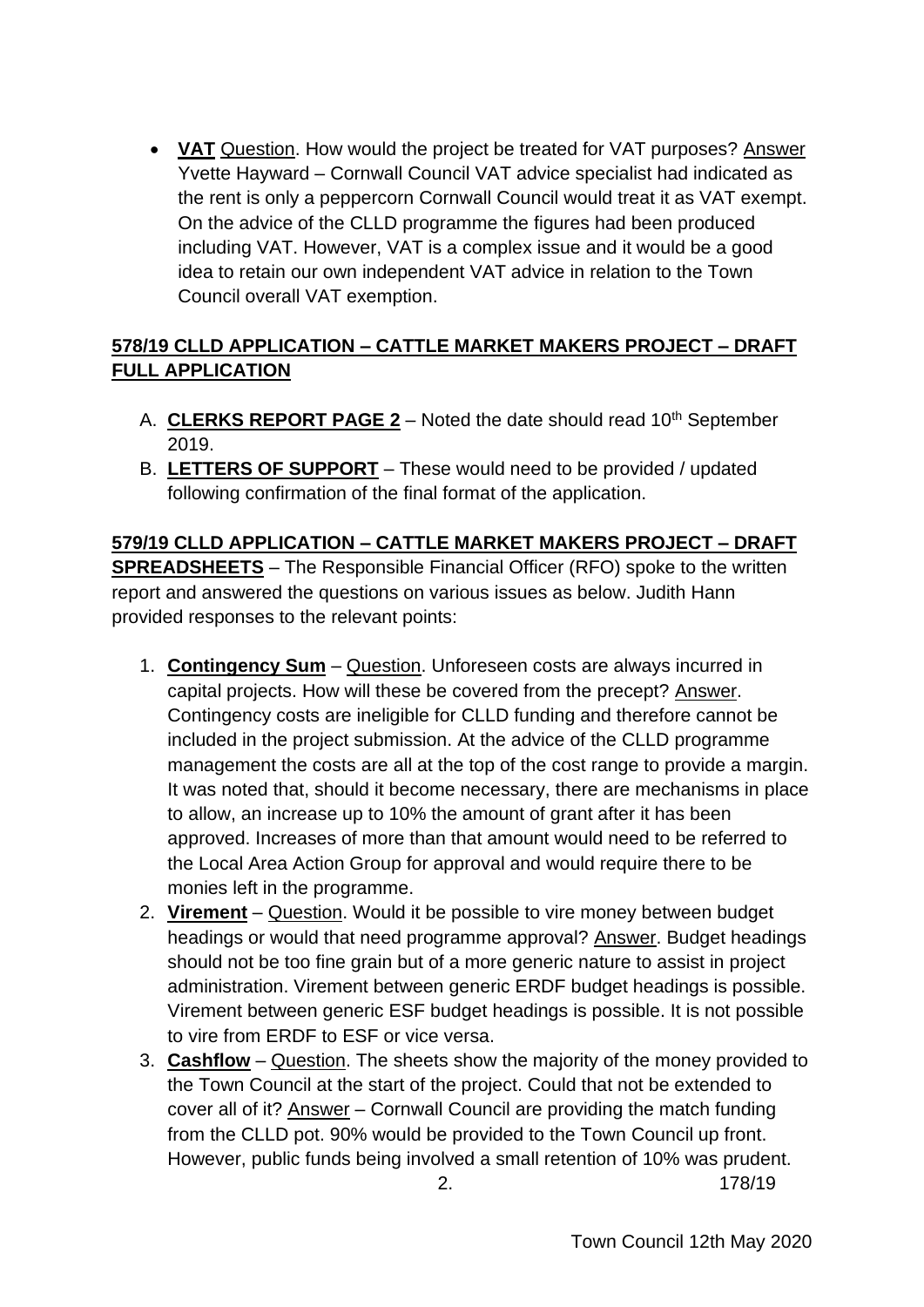4. **Spreadsheet** – Question. The Spreadsheets are very complicated and interrelated. How will they be checked? Answer. When the spreadsheets are received by the CLLD programme they are checked by the CLLD programme team then passed to a Junior Appraiser for a full appraisal. A senior Appraiser will then check and consider any items raised by the initial assessment.

**580/19 RISK ASSESSMENT**: - The RFO spoke to the written report and provided an update and answered questions:

- A. **Financial Cashflow** The cashflow had now been calculated since the report was written. This showed the peak cashflow months as April 2021 and July 2021 when £141,000 would be required. The Councils current reserves are £376,000. The Risk Assessment should be amended to "these will be covered by the current levels of general and nominated reserves".
- B. **Financial Stability** Question. What assumptions had been made regarding the income streams. Answer. The unit occupancy had been calculated at 80% The hire charges 25% by the end of year 1, 40% by the end of year 2 and 60% by the end of year 3.
- C. **Covid19** Question. Can the Risk Assessment by amended to add in Covid19 and the impact that it might have on the small business sector locally. Answer. Yes. Judith Hann noted that the current application period ran to March 2023. There were Europe wide talks on the extension of the project completion to September 2023 and the financial completion to December 2023. This still had to be confirmed in writing.
- D. **Clawback** should be included in the Risk Assessment table as well. It might have a financial impact if the project is not delivered.

**581/19 DRAFT JOB DESCRIPTIONS** – Both posts would have to be advertised and the relevant ERDF/ESF logos included in the advert and copies of the advertisements kept for future audit purposes. Reference was made to the Manager receiving enquires from businesses after the completion of the Cornwall Council Phase 1 Workshed and the Manager referring suitable tenants to the Phase 1 Workshed and possibly managing the units. It was noted that these would be brought back to a later meeting for approval.

**582/19 ARCADIS COSTING** – The Mayor explained that this document was included to indicate how the project might be delivered. The Principal Development Officer Arron Jones had said stages in the Programme shown as running consecutively could in fact be run concurrently to reduce the programme period overall. It was clarified that the project has not yet been tendered. That it will be tendered through the Cornwall Council framework which is itself already ERDF/ESF compliant.

3. 179/19